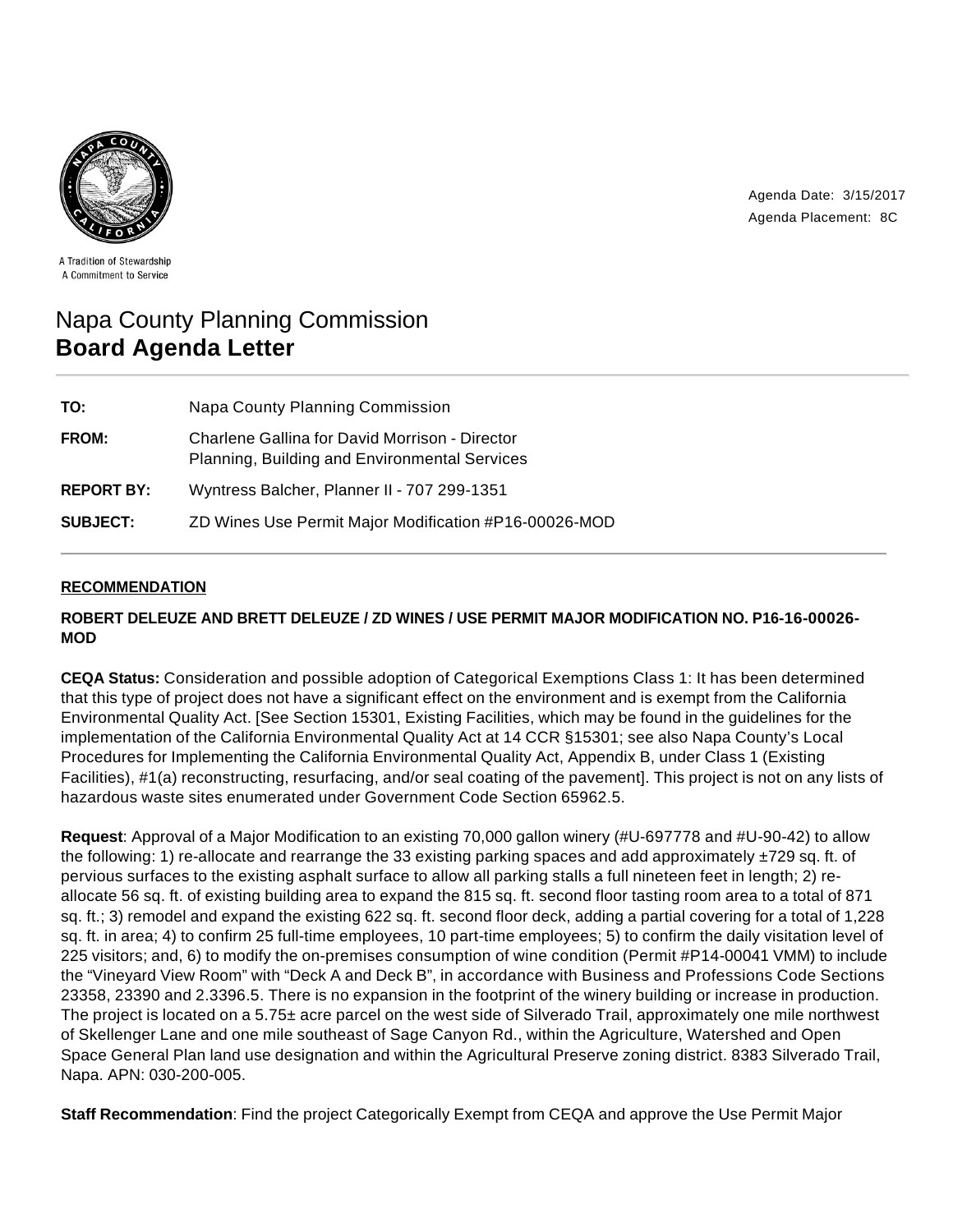Modification, as conditioned.

**Staff Contact:** Wyntress Balcher, Planner II, (707) 299-1351 or wyntress.balcher@countyofnapa.org

**Applicant Contact:** David B. Gilbreth, 1152 Hardman Ave, Napa, CA 94558, 707-337-6412; davidgnapa@icloud.com

#### **EXECUTIVE SUMMARY**

#### **Proposed Actions:**

That the Planning Commission:

1. Find the project Categorically Exempt from CEQA based on Findings 1-3 of Attachment A; and,

2. Approve Use Permit #P16-00026-MOD based upon Findings 4 through 8 of Attachment A; and subject to the recommended conditions of approval in Attachment B.

#### **Discussion**:

The original winery was established by Planning Commission approval of Use Permit #U-697778 on August 16. 1978, for a 25,000 gallon winery and no tours or public tastings. Production was increased to 50,000 gallons upon approval of Use Permit #U-697778 Mod #1 by the Board of Supervisors on January 16, 1990 on appeal, and established public tours and tasting which allowed one bus per day, 60 visitor-carrying vehicles per day, and at least 18 parking spaces on a paved surface. Production was increased to 70,000 gallons by Use Permit U-90-32 (approved by the Planning Commission on February 6, 1991), with a 13,500 sq. ft. building addition and established a marketing plan. Very Minor Modification #P14-00041 was approved by the Director on March 31, 2014 to allow on-premise consumption of wine in designated areas, and to remove previous conditions regarding outside tastings. At that time, staff noted the anticipated 50 visitors stated on the last application form. Currently, the applicant proposes to: rearrange and relocate the existing 33 parking spaces on the existing paved surfaces with the addition of a small amount of pervious materials; to expand the existing second floor decks; and to make some internal building rearrangements with no increase in the building footprint or production. In addition, the applicant requests confirmation that their Use Permit allows 35 employees and daily visitation of 225 visitors; and to modify Use Permit Modification #P14-00041 VMM condition "c" to include on-premise consumption in the "Vineyard View Room."

Staff has reviewed the proposal and found it to be consistent with the Zoning Ordinance and applicable General Plan policies.This proposal has been analyzed for its environmental impacts and was found to be exempt from CEQA. Staff is in support of the proposed project for the following reasons: 1) the winery is an existing winery and is not seeking substantial expansion of the facilities but rather to clarify/correct Pre-WDO visitation levels; 2) the proposal includes substantial greenhouse gas offset features and is a Napa Valley certified Green Winery; 3) there is no stated number of employee levels outlined in the modified winery use permits; 4) there is adequate water and waste disposal capacity to serve the existing production, visitation and employees; and 5) there is direct access from Silverado Trail with a left turn lane. Based upon these reasons, staff recommends approval of the project subject to the recommended conditions of approval.

#### **FISCAL IMPACT**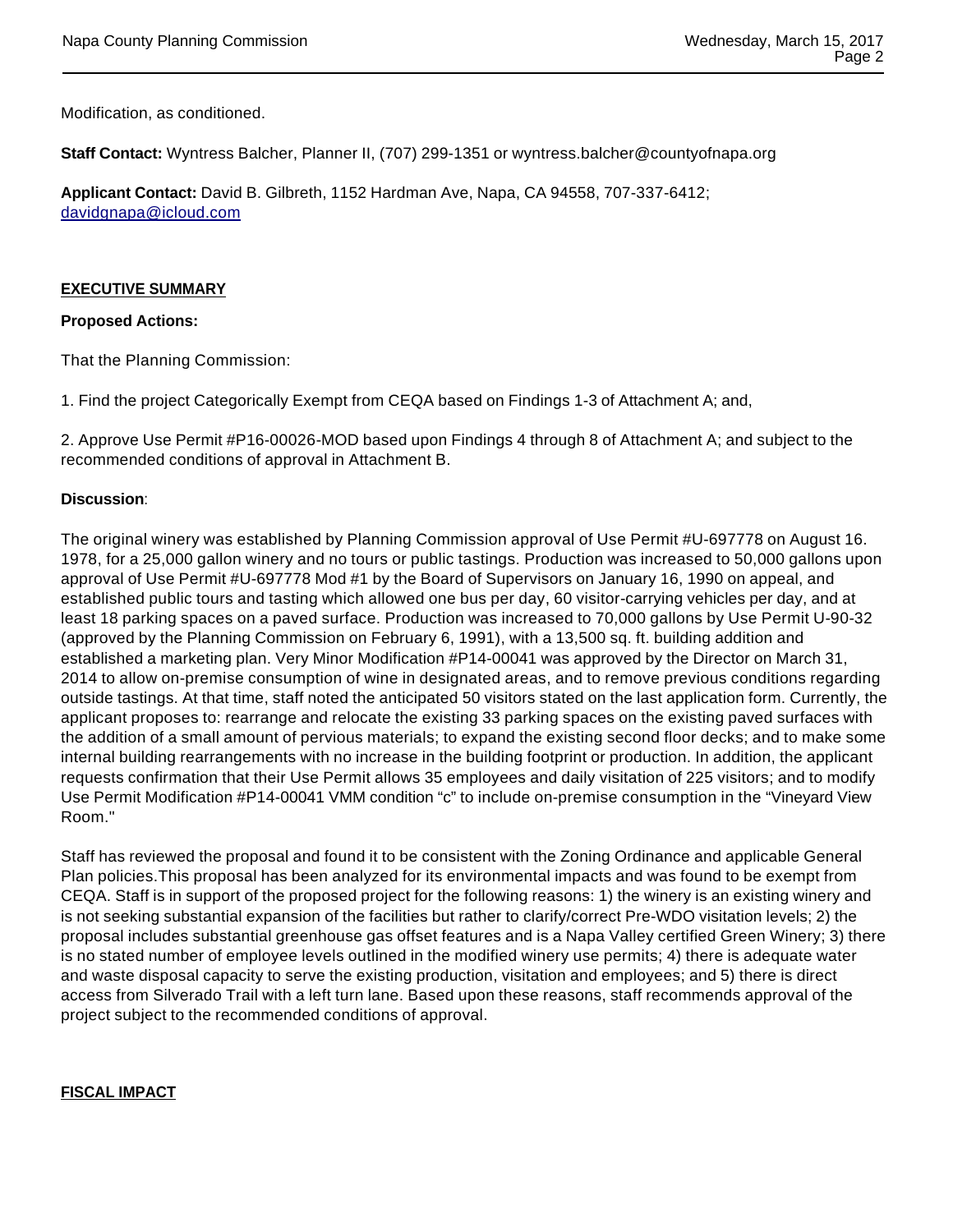Is there a Fiscal Impact? No

#### **ENVIRONMENTAL IMPACT**

Consideration and possible adoption of Categorical Exemptions Class 1. It has been determined that this type of project does not have a significant effect on the environment and is exempt from the California Environmental Quality Act. [See Section 15301 Class 1 Existing Facilities and Class 1: Existing Facilities- Existing roads, #1(a) reconstructing, resurfacing, and/or seal coating of the pavement of the Napa County's Local Procedures for Implementing the California Environmental Quality Act]. This project is not on any lists of hazardous waste sites enumerated under Government Code Section 65962.5. Attachment "E" is a CEQA memorandum that provides justification for the use of a Categorical Exemption.

#### **BACKGROUND AND DISCUSSION**

**Owner:** ZD Wines, LLC 8383 Silverado Trail, Napa

**Applicant:** Robert DeLeuze and Brett DeLeuze, 8383 Silverado Trail, Napa, CA (707)963-5188, robertd@zdwines.com; brettd@zdwines.com

**Representative**: David Gilbreth, 1152 Hardman Ave., Napa, CA (707)337-6412, davidgnapa@icloud.com

**Zoning District:** Agricultural Preserve (AP)

**General Plan Designation**: Agriculture, Watershed and Open Space (AWOS)

**Filed:** January 28, 2016; **Resubmission:** September 13, 2016; **Complete:** November 18, 2016

**Parcel Size:** ±5.75 acres. Pursuant to NCC Section 18.104.240, regarding minimum parcel size, wineries are permitted to be located or operated on parcels zoned AP or AW and one acre or greater only if the winery was established in conformance with all applicable county regulations prior to the effective date of the WDO, February 23, 1990. The winery was established August 16, 1978.

**Existing Development:** 75,000 gallon winery, 27,934 ± sq. ft. in area, with ±3.04 acres of vineyard

**Vineyard Acreage (Existing):** 3.04 acres **Vineyard Acreage (Proposed):** 3.04 acres

**Winery Characteristics:** 

**Winery Size (Existing):** production ±20,467 sq. ft.; accessory ±7,467 sq. ft. **Winery Size (Proposed):** production ±20,467 sq. ft.; accessory ±7,806 sq. ft.

**Production Capacity (Previously Approved):** 75,000 gallons **Production Capacity (Proposed):** No change proposed.

**Development Area (Existing):** 27,350 sq. ft.

**Development Area (Proposed):** No change proposed. The proposed expansion would be pervious surface materials.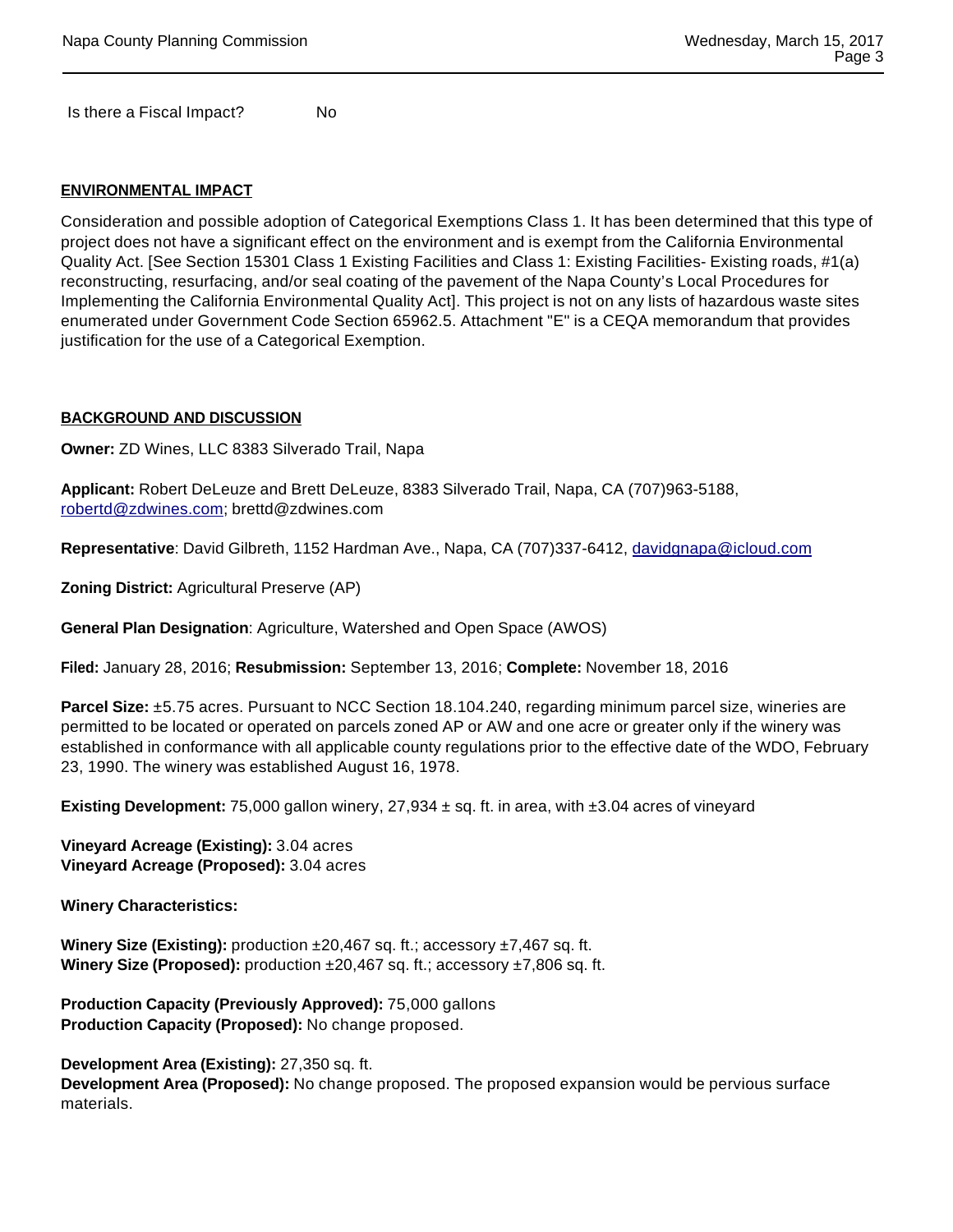**Winery Coverage (Existing):** 47,746 sq. ft., 1.10 acres, 19% (Maximum 25% or 15 acres) **Winery Coverage (Proposed):** No change proposed. The proposed expansion would be pervious surface materials

**Accessory/Production Ratio (Existing):** 36.48% (includes 1,011 sq. ft. outdoor tasting area) **Accessory/Production Ratio (Proposed):** 38.14% (includes 1,011 sq. ft. outdoor tasting area) (Maximum 40%)

**Number of Employees (Approved):** Total 33: 8 full time (production); 2 full time (tasting room); 16 full time (harvest); 6 part time (crush); 1 part time (bottling) **Number of Employees (Existing/Proposed):** Total 35: 25 full time; 10 part time

**Visitation (Approved):** 50 visitors per day were anticipated in application (Public). Environmental mitigation measures limited visitor carrying vehicles to 60 or fewer (using 2.73 people per vehicle equals 164 visitors) and allowed no more than 1 bus per day (61 visitors on bus) for a total visitation of 225 per day. **Visitation (Existing/Proposed):** 225 (Public) per day.

**Marketing Program (Approved):** Occasional private lunches, average 10 guests, less than six (6)/year. **Marketing Program (Existing/Proposed):** Five (5) events per year, maximum 165 people; one (1) event for max 100 people.

**Days and Hours of Operation (Approved):** 8:00 AM - 5:00 PM (Production; 10:00 AM - 4:30 PM (Visitation) **Days and Hours of Operation (Existing/Proposed** ): No change

**Parking (Approved):** 21; at least 12 for visitors and remaining for employees **Parking (Existing/Proposed):** 33 spaces; 3 loading areas

**Setbacks (Required):** 600 Silverado Trail; 20' side; 20' rear **Setbacks (Approved/Existing):** 900' front, ±97'/ ±40' side, ±186' rear

## **Adjacent General Plan Designation/Zoning District/Land Use**:

North and Northeast: Agriculture, Watershed and Open Space (AWOS) General Plan Designation, Agricultural Watershed (AW) Zoning District–-vineyards and undeveloped open space Northwest: AWOS General Plan Designation; Agricultural Preserve (AP) zoning district; winery and agriculture West: AWOS General Plan Designation; AP zoning district; winery, agriculture and residential uses (closest residence 2600 ft.) South: AWOS General Plan Designation, AP Zoning district – Agriculture; residential (closest residence over 3,000

feet.) **East:** AWOS General Plan Designation, AW Zoning district: agriculture and open space

## **Nearby Wineries (located within 1 mile of the project):**

Please refer to Attachment I.

## **Background/Parcel History:**

ZD Winery was established with the approval of a use permit in 1978, for a 25,000 gallon production capacity, no public tours and tastings, a 5,800 sq. ft. structure; no structures located closer than 90 feet from the centerline of Silverado Trail, and, a minimum of five (5) parking spaces. An administrative "alteration" of the use permit was approved on May 10, 1988 to add office space within the existing facility and expand the concrete outdoor crush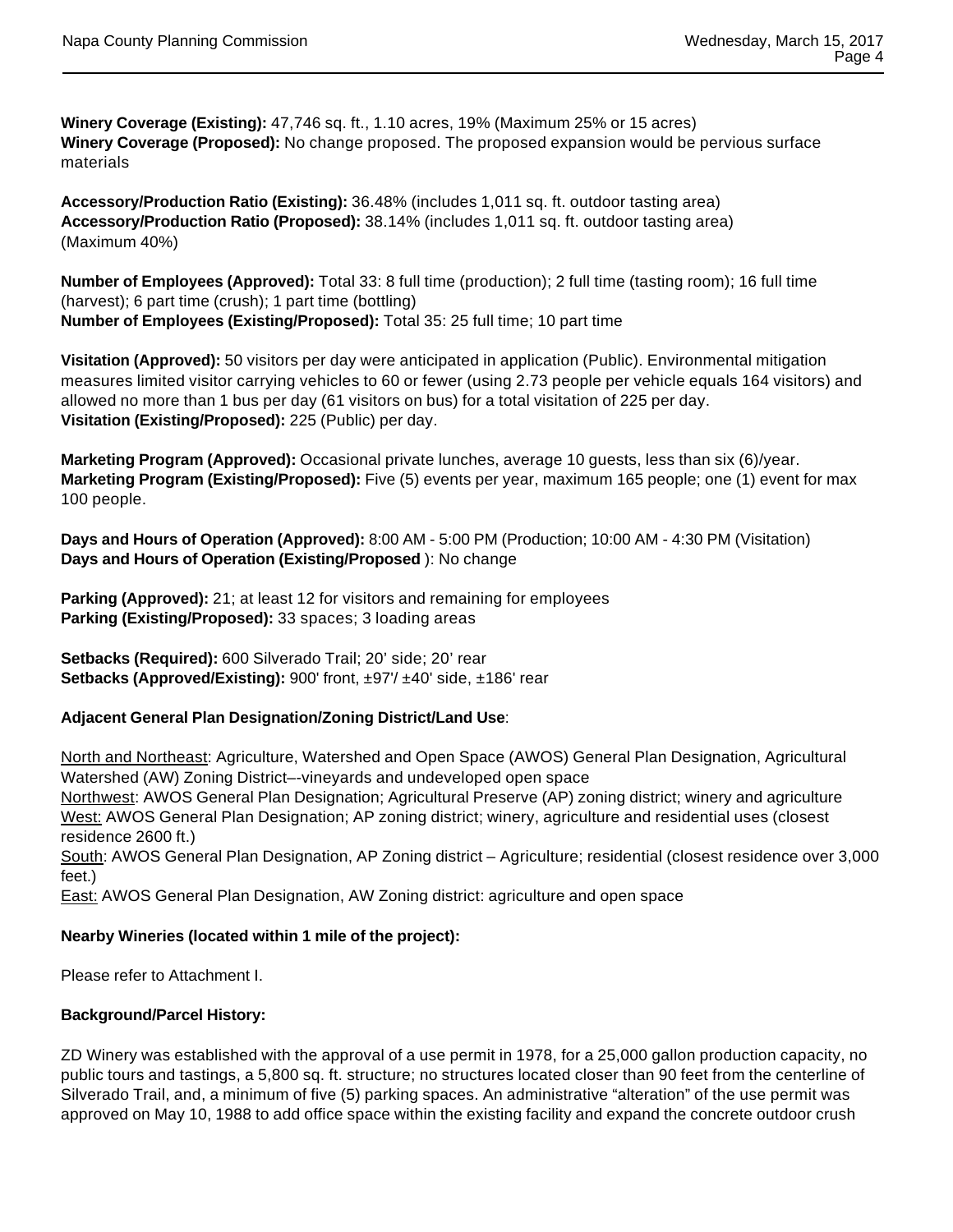area at the rear of the property.

A modification of the use permit (U697778-Mod#1) was approved by the Board of Supervisors in January, 1990, on appeal, to: increase winery production from 25,000 to 50,000 gallons; establish public tours and tasting with anticipated 50 visitors busiest day (total 350 per week); increase days of operation to include visitations Sunday through Saturday; provide at least 18 parking places, 12 available to visitors on a dust-free all-weather surface; and increase total employees to 15 (8 full-time, 7 part-time). The environmental document included 32 mitigation measures, including: a limit of one bus (10 wheel, 4 axle) per day allowed (between 9:00 AM-4:30 PM) to the expanded winery; installation of left turn lane (completed); a limit of 60 visitor-carrying vehicles per day; hour restrictions on outdoor activities; and at least 18 improved parking spaces must be provided.

Use Permit Modification U-90-32 was approved in February,1991, to increase production to 70,000 gallons with 75% of production over 50,000 gallons from Napa County grapes; construct a 13,500 sq. ft. building addition, convert 1,000 sq. ft. of second floor storage area into a mechanical equipment room and office space; and convert an existing 1,856 sq. ft. covered crush pad into a case storage for a total of building area of 34,934 sq. ft.; establish marketing activities for occasional private lunches for retailers and restaurateurs, with an average 10 guests, less than 6 times per year; provide a total of 21 off-street parking spaces on a dust free all-weather surface; and limit retail sales to wine fermented and bottled at the winery. No picnicking or outdoor wine tasting was permitted. There was no change in the **anticipated** number of daily visitors on the busiest day: 50 people; total 350 per week. The application filed indicated a total of 33 employees (16 - harvest; 8 - operations; 2 - tasting room; 6 - bottling; 1 crush). The application form did not indicate any part-time employees (the application filed for this project states there are now 10). The conditions of the use permit did not establish an approved number of employees.

Use Permit Very Minor Modification #P14-00041-VMM was approved by the Planning Director on March 31, 2014 to add On-Premises Consumption in accordance with Business and Professions Code Sections 23358, 23390 and 23396.5 and the Planning, Building Environmental Services (PBES Director's July 17, 2008 memo, "Assembly Bill 2004 (Evans) and the Sale of Wine for Consumption On-Premises. The very minor modification request included the following conditions: "(a) The referenced Use Permit #697778 Mod.1, regarding outdoor social activities, will be removed"; "(b) In addition, Use Permit Use Permit U-90-30 Condition #7 will be modified to read: 7. Retail sales shall be limited to wine fermented and bottled at the winery. No picnicking or outdoor wine tasting shall be permitted"; and "(c) Consistent with Assembly Bill 2004(Evans) and the Planning, Building, and Environmental Services Director's July 17, 2008 memo, "Assembly Bill 2004 (Evans) & Sale of Wine for Consumption On-Premises," on-premise consumption of wine purchased from the winery may occur solely in: "The Grove"; "The Courtyard", "The Fountain Area", "The Patio", "Deck A", "Deck B", and "Tasting Room" as delineated on the Plans prepared on 8-27-92. Any and all visitation associated with on-premise consumption shall be subject to the 50 person maximum daily tours and tastings visitation limitation and/or applicable limitations of permittee's marketing plan."

## **Code Compliance History:**

There are no open or pending code violations for the subject site.

## **Discussion Points:**

Setting – The subject  $\pm$ 5.75 acre parcel has frontage on the southwestern side of Silverado Trail,  $\pm$ 1 mile southeast of Sage Canyon Road. The general plan designation is AWOS, and the Zoning is AP. The existing ±27,934 sq. ft. winery covers about an acre, located on the northwestern portion of the parcel, with 3.04 acres planted in vineyard. Surrounding land uses are agriculture with the closest winery ±1,200 feet to the northwest and the closest residence  $\pm 2,600$  feet to the west.

Winery Proposal - The project proposes to rearrange and relocate the existing 33 parking spaces, move the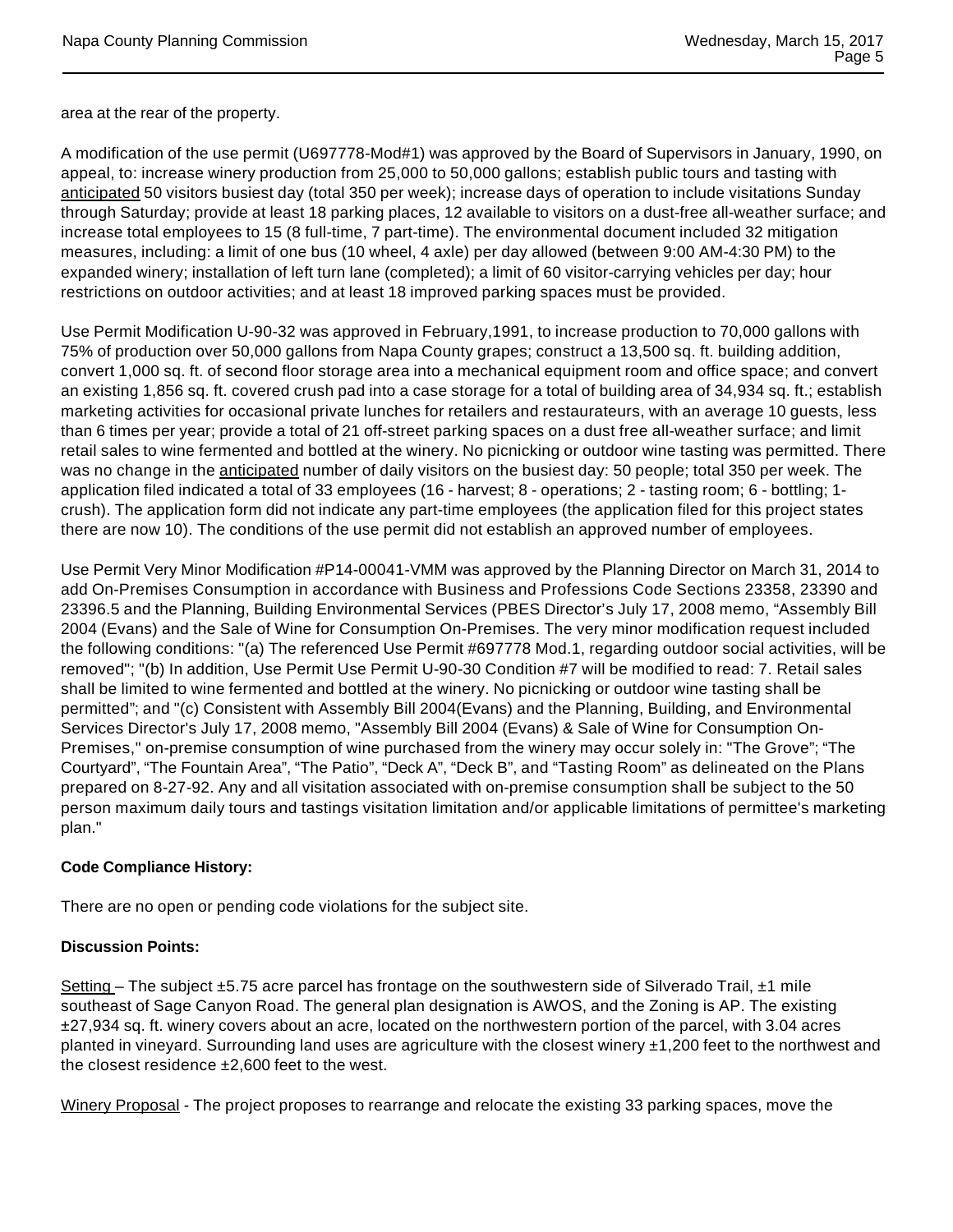employee spaces located behind the winery to an existing paved area along the westerly property line and to an existing paved area to the south of the winery. To allow for adequate aisle width and to avoid any grading for the project, the project proposes the use of pervious surface materials such as a turf block. Since the proposal extends beyond the area approved for development of the winery, the project is being processed as a major modification.

The project also includes a request to expand the existing second floor decks (Deck A and Deck B) adjacent to the "Vineyard View Room" (approximately 1-3 ½ feet in width) and to increase the size of a storage closet adjacent to the Vineyard View Room, using interior existing space. The proposed expansions will not increase the footprint of the winery building.

The Very Minor Modification approved in March, 2014 allowed on-premises consumption of wine produced on-site and purchased from the winery. The conditions for this action also stated "any and all visitation associated with onpremise consumption shall be subject to the 50 person maximum daily tours and tastings visitation limitation and/or applicable limitation of a permittee's marketing plan." The applicant has requested with this application inclusion of the deck area and confirmation of visitation more in line with the originally approved, as well as, confirmation of the number of employees, visitors and the number of parking spaces.

Transportation and Parking - The original use permit required a minimum of five (5) off-street parking spaces to serve the winery. The subsequent use permit modification (U-697778 Mod#1), conditions require 18 off-street parking spaces, at least 12 of which are available to visitors. The project revision statement for the project included a mitigation measure (#28) stating that at least 18 parking spaces be provided on-site. The application filed for Use Permit Modification #U-90-32 indicated 20 existing parking spaces on-site and one additional employee parking space was being requested. The use permit issued approval of 21 off-street parking spaces. All of the 33 parking spaces have been accommodated on the paved areas approved by Use Permit #U-697778 Mod #1 and by Use Permit Modification  $#U$ -90-32. This proposal is requesting the installation of pervious materials  $(±9'$  wide by 81' long) along the existing southern paved area to allow a travel aisle for the new parking spaces. The proposed expansion will not require the removal of any vines.

The language of the approval documents indicates a minimum number of parking spaces rather than a maximum number. Although the winery has installed 33 parking spaces, this has been done wholly within the existing approved paved area. The proposed change will remove the five (5) parking spaces from the northerly rear corner behind the winery building, which will require expansion beyond the existing paved area. The removal of these parking spaces appears to provide better circulation and provide access to the north side of the building.

Traffic has been previously evaluated in the approved use permits and mitigations have been imposed on the winery including the installation of a left turn lane for traffic safety, signage prohibiting left turns onto Silverado Trail; the gated entranceway design to allow stacking distance and vehicle turnaround when winery closed, limitation on hours when pickups and deliveries of grapes, supplies and wines be scheduled outside the hours when the winery is open to the general public; limitation on the number of visitor-carrying vehicles; requirement for adequate parking; and denial of access to the property at the entry gate when improved parking areas provided are full. Therefore, no additional analysis or conditions are required at this time.

Visitation and Marketing - This winery was approved prior to the adoption of the Winery Definition Ordinance. The original application did not approve tours and public tastings, but were requested and approved by U-697778 Mod #1. Unlike the current planning department practices, the number of visitors allowed was not specifically stated. The application form indicated "anticipated number of visitors" of 50 daily, 200 per week. The mitigation measures incorporated into the project state: "10. No more than 1 round trip per day by bus (10 wheel 4 axle) shall be made to the expanded winery"; "27. The number of visitor-carrying vehicles entering the subject property per day shall be limited to 60 or fewer." Modification #U-90-32 did not request any changes to visitation or marketing.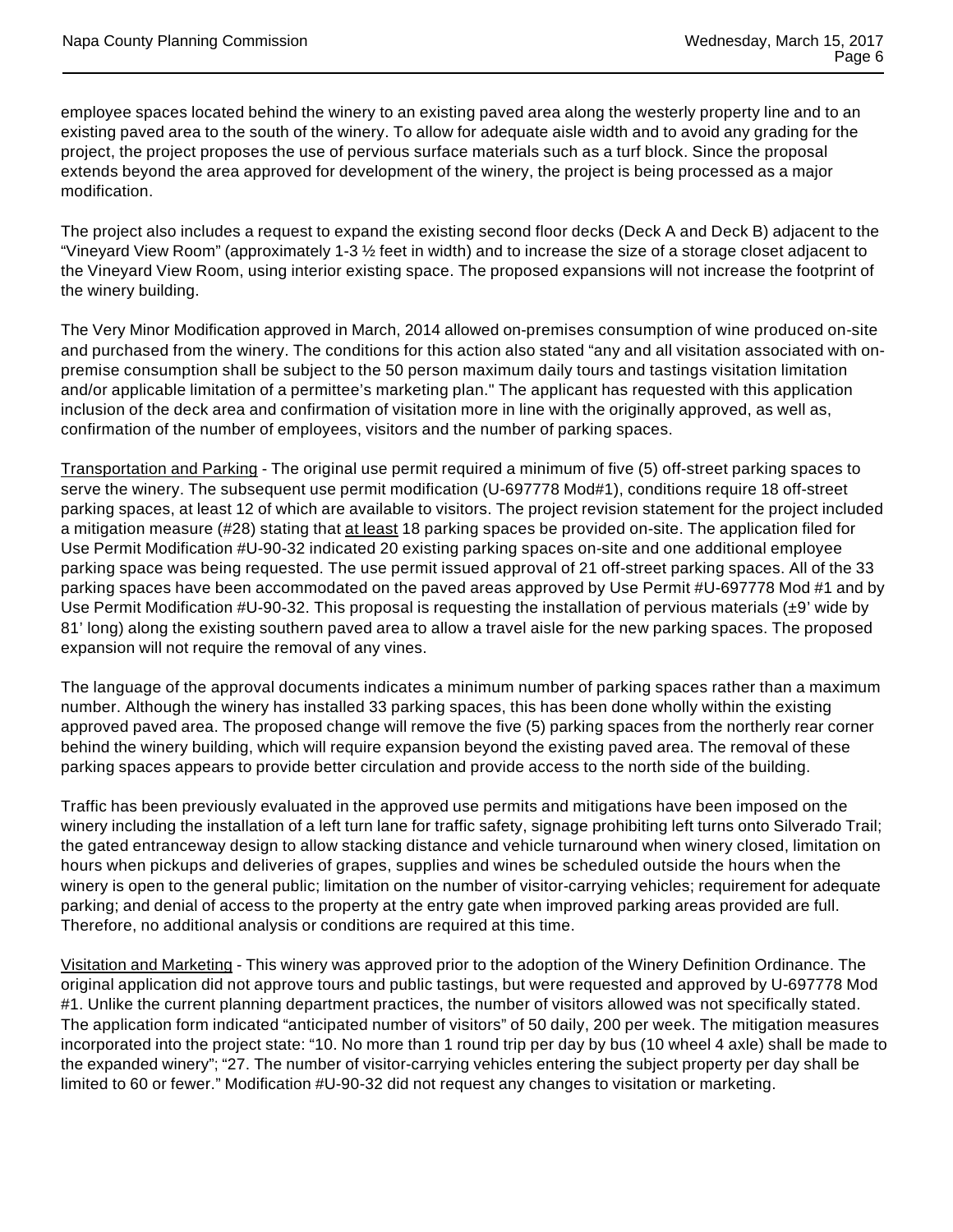Given this, the applicant believes they are approved for 225 visitors per day, and requesting confirmation of this number for their use permit. They maintain that by utilizing an average of 2.73 visitors per vehicle multiplied by the 60 visitor-carrying vehicles, they are permitted 164 daily visitors by car. Furthermore, the applicant states that the bus will carry 61 people. Therefore, the total number of daily visitors would be 225. Staff agrees and has no concerns memorializing the visitation numbers.

Employees - The use permit was originally permitted for a 25,000 gallon winery with 5 employees. With the increases in production, subsequent use permit modification applications indicated increases in the number of employees. The application form for Use Permit U-90-32 indicated a total of 33 employees for harvest, bottling, winery administration and tasting room. The conditions of the use permit did not establish an approved number of employees. A Water Availability Analysis was prepared for the project (RSA, January 29, 2016), finding that the existing water demand of 3.59 acre-feet/year (af/yr) is within the property's allotment of 5.75 af/yr. In addition, the "Feasibility Report On Site Sanitary Wastewater Facilities" (RSA January 28, 2016) prepared for the project states that the existing on-site sanitary waste water system has capacity for the maximum daily staff, tasting visitors, and a mid-size marketing event on the same day. These two reports are based upon 25 full-time and 10 part-time employees and 225 visitors daily, therefore the existing facilities can accommodate the requested employee and visitor numbers.

Groundwater Availability - The project does not include any increase in production, the number of employees or visitation and therefore no increase in water demand. A Tier One Water Availability Analysis was prepared for the project (RSA, January 28, 2016) as confirmation that adequate water is available to meet the existing demands of the 70,000 gallon winery, 35 employees, and 225 daily visitors. The Tier 1 analysis detailed the existing and proposed groundwater demands and indicated that the groundwater recharge for the subject 5.75 acre parcel located on the Valley floor would be 5.75 af/yr. Napa County has established a water availability threshold of 5.75 af/yr for this parcel, which is calculated by applying a rate of 1.0 af/yr multiplied by the acreage of the parcel. The irrigation of the vineyards also include the use of reclaimed process wastewater. The existing and proposed water demand for the property is 3.59 af/yr (vineyard irrigation = 1.52 af/yr minus .073 af/yr reclaimed process wastewater; winery process water = 1.07 af/yr.; landscaping = .35 af/yr.; domestic water 1.37 af/yr). As estimated, the overall water demand of 3.59 af/yr is less than the threshold established for the parcel.

Greenhouse Gas Emissions - The County requires project applicants to consider methods to reduce Green House Gas (GHG) emissions consistent with Napa County General Plan Policy CON-65(e), which requires GHG review of discretionary projects. The applicant has completed the Department's Best Management Practices Checklist for Development Projects, which is attached to this report as Attachment F and proposes to incorporate additional GHG reduction methods including:existing ground mounted solar; use organic cover crop; alternative fuel and electric vehicles in fleet; existing VMT reduction plan; existing solar hot water heating; existing energy conserving lighting; energy star roof/cool roof; bicycle incentives; bicycle route improvements; connection to recycled water; installed water efficient fixtures; low impact development; water efficient landscape; recycle 75% of all waste; compost 75% food and garden material; implemented a sustainable purchasing and shipping program; planting of shade trees within 40 feet of the south side of the building elevations; electrical vehicle charging stations; site design oriented and designed to optimize conditions for natural heating, cooling and day lighting of interior spaces; limited amount of grading and tree removal; certified green business; use of recycled materials; vegetable gardens on site offered to all employees as available; education to staff and visitors on sustainable practices; using 70-80% cover crop; retains biomass removed on site rather than burning on-site; participating in the BMPs at a "parent" location' ; and encourage all of growers to farm organically and 100% of fruit processed is farmed organically. The Winery is a certified Bay Area Green Business; Napa County Green Winery; and their ZD Wines Carneros Estate Vineyards is certified organic.

Public Comments - No public comments have been received.

# **Decision Making Options:**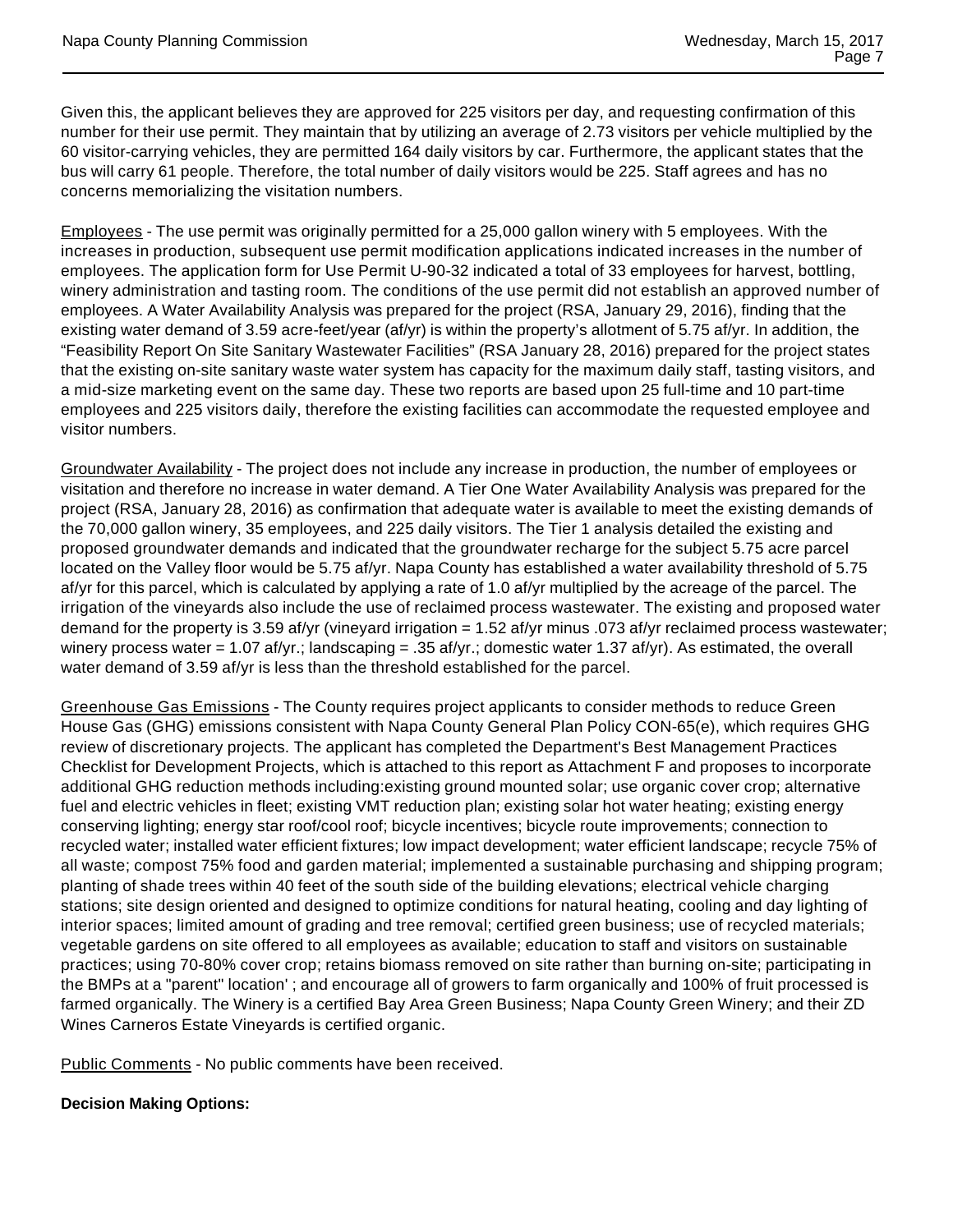# Option 1 - Approve Applicant's Proposal (Staff Recommendation)

Disposition - This option would result in approval of the project proposal as described above. Staff has determined that the addition of the pervious surfaces proposed are not substantial since vineyard removal will not be required and that such improvement to the parking circulation will be beneficial and will provide added access to the northern side of the winery building for emergency purposes. The number of employees requested (35) is not consistent with the numbers stated in the application filed for Use Permit #U-90-32 (33). However, the change is a decrease in full-time employees, and the addition of 2 part-time employees could be considered insignificant, relative to water use and waste disposal. In addition, the Best Management Practices Checklist submitted, the applicants indicate that there is a Transportation Management Plan in place which includes financial incentives given to employees for every day of carpooling, including riding a bike, thus reducing transportation impacts. Staff is recommending in favor of approval of the request for the following reasons: 1) the winery is an existing winery and is not seeking substantial expansion of the facilities; 2) proposal includes substantial greenhouse gas offset features and is a Napa Valley certified Green Winery; 3) there is no stated number of employee levels outlined in the modified winery use permits; 4) there is adequate water and waste disposal capacity to serve the existing production, visitation and employees; and 5) there is direct access Silverado Trail with a left turn lane. Considering all of the enumerated reasons, staff finds that the project meets all County Code requirements and complies with General Plan Policies. Staff supports this option based on the reasons discussed above.

Action Required - Follow proposed action listed in Executive Summary. If conditions of approval are to be amended, specify conditions to be amended at time motion is made. This option has been analyzed for its environmental impacts, which were found to be categorically exempt.

#### Option 2 - Reduced Parking Alternative

Disposition - This option could result in a potential parking and on-site traffic circulation problem, especially during harvest. If the re-allotment of spaces without the proposed expansion to the existing paved surface, then an adequate travel aisle would not be provided making circulation difficult during shift changes.

Action Required - Follow the proposed actions listed in the Executive Summary and amend scope and project specific conditions of approval to reduce the permitted expansion of the parking area to allow the addition of the proposed pervious surface materials. If major revisions to the conditions of approval are required, the item will need to be continued to a future date.

## Option 3 - Deny Proposed Project

Disposition - In the event the Commission determines that the project does not, or cannot meet the required findings for the granting of the Use Permit Modification, Commissioners should identify what aspect or aspects of the project are in conflict with the required findings. State Law requires the Commission to adopt findings, based on the General Plan and County Code, setting forth why the proposed Use Permit Modification is not being approved. Based on the administrative record as of the issuance of this staff report, there does not appear to be any evidence supporting denial of the project.

Action Required - Commission would take tentative motion to deny the project and remand the matter to staff for preparation of required findings to return to the Commission on a specific date.

## Option 4 - Continuance Option

The Commission may continue an item to a future hearing date at its own discretion.